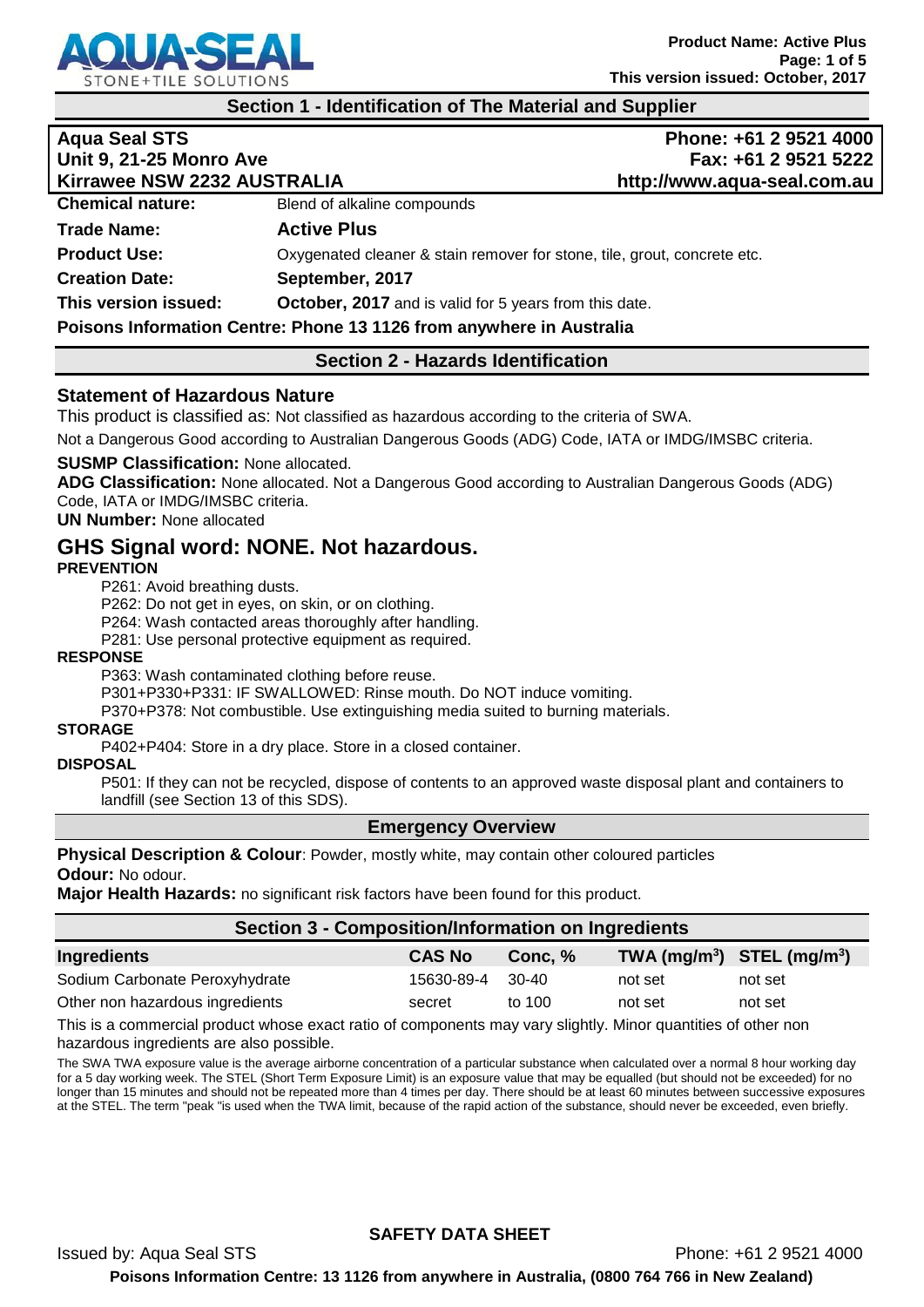

## **Section 4 - First Aid Measures**

## **General Information:**

You should call The Poisons Information Centre if you feel that you may have been poisoned, burned or irritated by this product. The number is 13 1126 from anywhere in Australia (0800 764 766 in New Zealand) and is available at all times. Have this SDS with you when you call.

**Inhalation:** First aid is not generally required. If in doubt, contact a Poisons Information Centre or a doctor. **Skin Contact:** Gently brush away excess particles. Wash gently and thoroughly with water (use non-abrasive soap if necessary) for 5 minutes or until chemical is removed.

**Eye Contact:** Quickly and gently brush particles from eyes. No effects expected. If irritation does occur, flush contaminated eye(s) with lukewarm, gently flowing water for 5 minutes or until the product is removed. Obtain medical advice if irritation becomes painful or lasts more than a few minutes. Take special care if exposed person is wearing contact lenses.

**Ingestion:** If product is swallowed or gets in mouth, do NOT induce vomiting; wash mouth with water and give some water to drink. If symptoms develop, or if in doubt contact a Poisons Information Centre or a doctor.

## **Section 5 - Fire Fighting Measures**

**Fire and Explosion Hazards**: There is no risk of an explosion from this product under normal circumstances if it is involved in a fire.

Fire decomposition products from this product may be toxic if inhaled. Take appropriate protective measures. **Extinguishing Media:** Not combustible. Use extinguishing media suited to burning materials.

**Fire Fighting:** If a significant quantity of this product is involved in a fire, call the fire brigade.

| <b>Flash point:</b>              | Not flammable. |
|----------------------------------|----------------|
| <b>Upper Flammability Limit:</b> | No data.       |
| <b>Lower Flammability Limit:</b> | No data.       |
| <b>Autoignition temperature:</b> | No data.       |
| <b>Flammability Class:</b>       | No data.       |

## **Section 6 - Accidental Release Measures**

**Accidental release:** Minor spills do not normally need any special cleanup measures. In the event of a major spill, prevent spillage from entering drains or water courses. As a minimum, wear overalls, goggles and gloves. Suitable materials for protective clothing include no specific manufacturer recommendations. Use impermeable gloves with care. Eye/face protective equipment should comprise, as a minimum, protective glasses and, preferably, goggles. If there is a significant chance that dusts are likely to build up in cleanup area, we recommend that you use a suitable dust mask.

Stop leak if safe to do so, and contain spill. Sweep up and shovel or collect recoverable product into labelled containers for recycling or salvage, and dispose of promptly. Consider vacuuming if appropriate. Recycle containers wherever possible after careful cleaning. After spills, wash area preventing runoff from entering drains. If a significant quantity of material enters drains, advise emergency services. Contaminated area may be neutralised by washing with weak or dilute acid. Vinegar, citrus juice and most soft drinks may be suitable. This material may be suitable for approved landfill. Ensure legality of disposal by consulting regulations prior to disposal. Thoroughly launder protective clothing before storage or re-use. Advise laundry of nature of contamination when sending contaminated clothing to laundry.

# **Section 7 - Handling and Storage**

**Handling:** Keep exposure to this product to a minimum, and minimise the quantities kept in work areas. Check Section 8 of this SDS for details of personal protective measures, and make sure that those measures are followed. The measures detailed below under "Storage" should be followed during handling in order to minimise risks to persons using the product in the workplace. Also, avoid contact or contamination of product with incompatible materials listed in Section 10.

**Storage:** Make sure that containers of this product are kept tightly closed. Keep containers dry and away from water. Make sure that the product does not come into contact with substances listed under "Incompatibilities" in Section 10. Check packaging - there may be further storage instructions on the label.

## **Section 8 - Exposure Controls and Personal Protection**

The following Australian Standards will provide general advice regarding safety clothing and equipment:

# **SAFETY DATA SHEET**

Issued by: Aqua Seal STS Phone: +61 2 9521 4000 **Poisons Information Centre: 13 1126 from anywhere in Australia, (0800 764 766 in New Zealand)**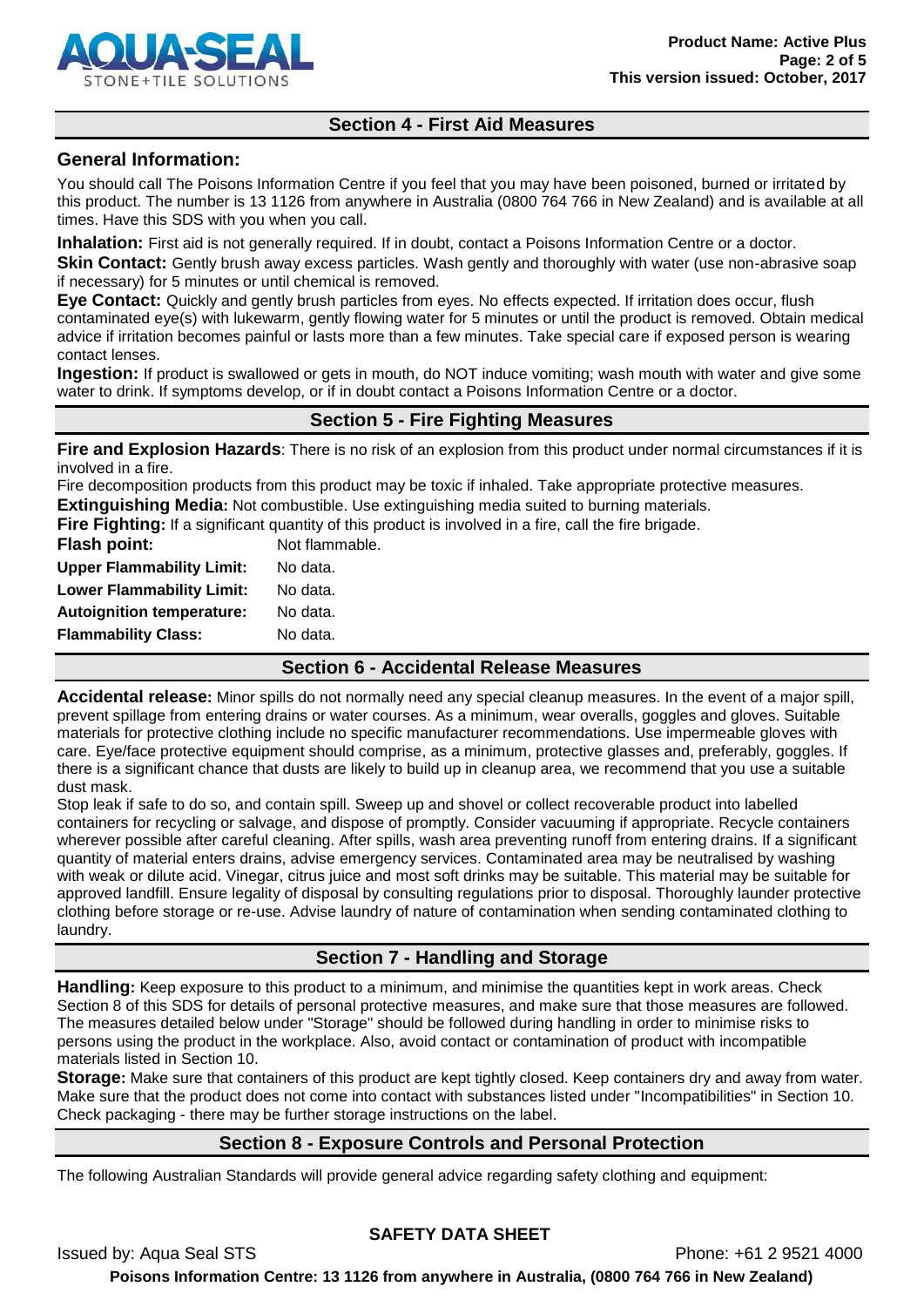

Respiratory equipment: **AS/NZS 1715**, Protective Gloves: **AS 2161**, Occupational Protective Clothing: AS/NZS 4501 set 2008, Industrial Eye Protection: **AS1336** and **AS/NZS 1337**, Occupational Protective Footwear: **AS/NZS2210**. Exposure limits have not been established by SWA for any of the significant ingredients in this product.

No special equipment is usually needed when occasionally handling small quantities. The following instructions are for bulk handling or where regular exposure in an occupational setting occurs without proper containment systems. **Ventilation:** This product should only be used where there is ventilation that is adequate to keep exposure below the TWA levels. If necessary, use a fan.

**Eye Protection:** Eye protection such as protective glasses or goggles is recommended when this product is being used.

**Skin Protection:** You should avoid contact even with mild skin irritants. Therefore you should wear suitable impervious elbow-length gloves and facial protection when handling this product for lengthy periods. See below for suitable material types.

**Protective Material Types:** There is no specific recommendation for any particular protective material type. **Respirator:** If there is a significant chance that dusts are likely to build up in the area where this product is being used, we recommend that you use a suitable dust mask.

## **Section 9 - Physical and Chemical Properties:**

| <b>Physical Description &amp; colour:</b><br>Odour: | Powder, mostly white, may contain other coloured particles<br>No odour. |
|-----------------------------------------------------|-------------------------------------------------------------------------|
| <b>Boiling Point:</b>                               | Not available.                                                          |
| <b>Freezing/Melting Point:</b>                      | No specific data. Solid at normal temperatures.                         |
| <b>Volatiles:</b>                                   | No data.                                                                |
| <b>Vapour Pressure:</b>                             | No data.                                                                |
| <b>Vapour Density:</b>                              | Not applicable.                                                         |
| <b>Specific Gravity:</b>                            | No data.                                                                |
| <b>Water Solubility:</b>                            | Soluble.                                                                |
| pH:                                                 | Expected to be basic.                                                   |
| <b>Volatility:</b>                                  | No data.                                                                |
| <b>Odour Threshold:</b>                             | No data.                                                                |
| <b>Evaporation Rate:</b>                            | Not applicable.                                                         |
| <b>Coeff Oil/water Distribution:</b>                | No data                                                                 |
| <b>Viscosity:</b>                                   | Not applicable.                                                         |
| <b>Autoignition temp:</b>                           | No data.                                                                |

# **Section 10 - Stability and Reactivity**

**Reactivity:** Reaction with acids will liberate carbon dioxide. If large quantities react in poorly ventilated areas, the released carbon dioxide may displace oxygen in the air and may cause asphyxiation.

**Conditions to Avoid:** Keep containers tightly closed. Containers should be kept dry.

#### **Incompatibilities:** acids.

**Fire Decomposition:** Combustion forms carbon dioxide, and if incomplete, carbon monoxide and possibly smoke. Water is also formed. Sodium compounds. Carbon monoxide poisoning produces headache, weakness, nausea, dizziness, confusion, dimness of vision, disturbance of judgment, and unconsciousness followed by coma and death. **Polymerisation:** This product will not undergo polymerisation reactions.

# **Section 11 - Toxicological Information**

# **Local Effects:**

**Target Organs:** There is no data to hand indicating any particular target organs.

## **Classification of Hazardous Ingredients**

No ingredient mentioned in the HSIS Database is present in this product at hazardous concentrations.

# **Potential Health Effects**

## **Inhalation:**

**Short Term Exposure:** Available data indicates that this product is not harmful. In addition product is unlikely to cause any discomfort or irritation.

**Long Term Exposure:** Long term inhalation of high amounts of any nuisance dust may overload lung clearance mechanism. No data for health effects associated with long term inhalation.

# **SAFETY DATA SHEET**

Issued by: Aqua Seal STS Phone: +61 2 9521 4000

**Poisons Information Centre: 13 1126 from anywhere in Australia, (0800 764 766 in New Zealand)**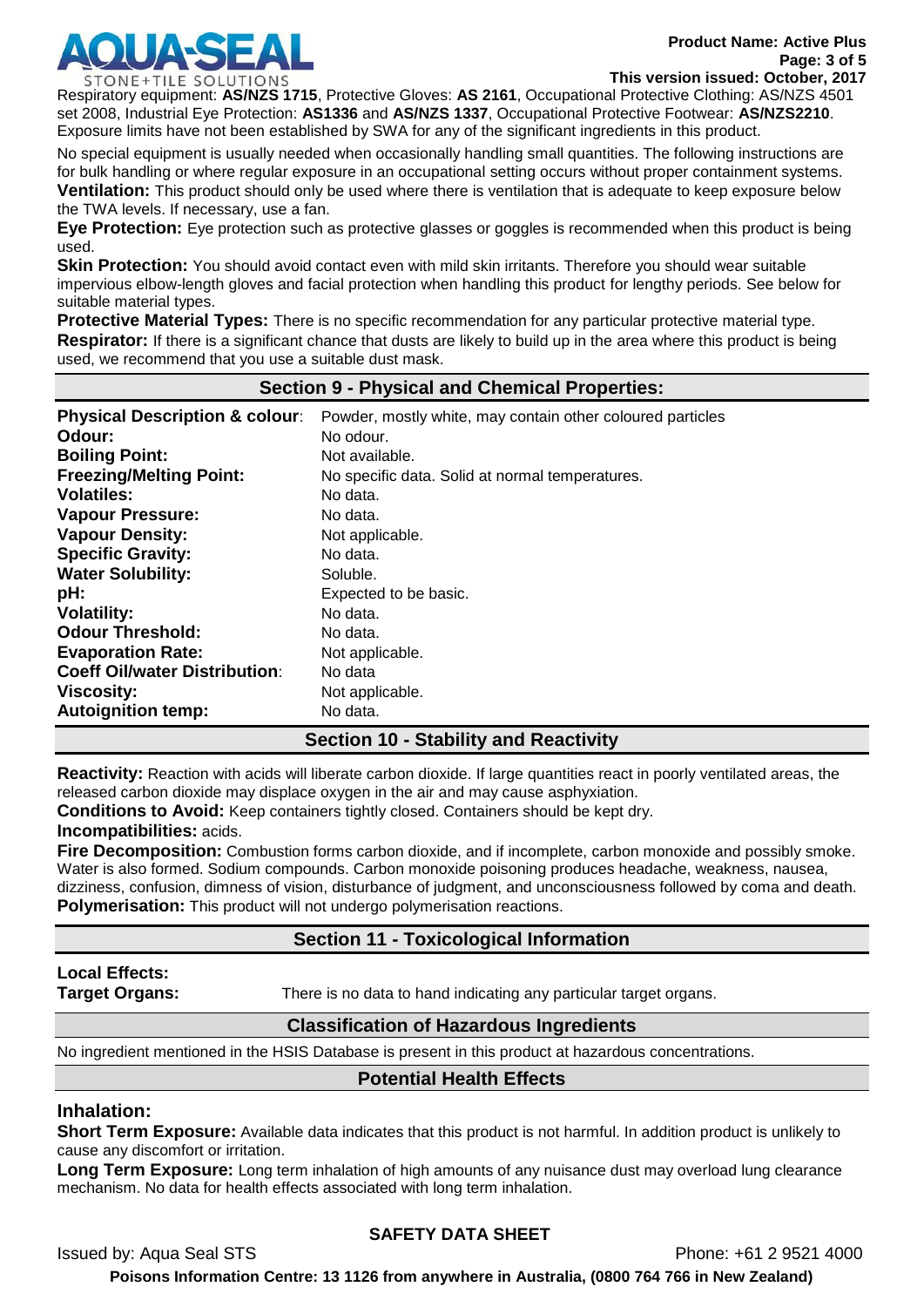

## **Skin Contact:**

**Short Term Exposure:** Available data indicates that this product is not harmful. It should present no hazards in normal use. However product may be irritating, but is unlikely to cause anything more than mild transient discomfort. **Long Term Exposure:** No data for health effects associated with long term skin exposure.

## **Eye Contact:**

**Short Term Exposure:** This product may be irritating to eyes, but is unlikely to cause anything more than mild transient discomfort.

**Long Term Exposure:** No data for health effects associated with long term eye exposure.

#### **Ingestion:**

**Short Term Exposure:** Significant oral exposure is considered to be unlikely. Available data shows that this product is not harmful. However, this product may be irritating to mucous membranes but is unlikely to cause anything more than transient discomfort.

**Long Term Exposure:** No data for health effects associated with long term ingestion.

## **Carcinogen Status:**

**SWA:** No significant ingredient is classified as carcinogenic by SWA.

**NTP:** No significant ingredient is classified as carcinogenic by NTP.

**IARC:** No significant ingredient is classified as carcinogenic by IARC.

## **Section 12 - Ecological Information**

This product is unlikely to adversely effect the environment. Salts, acids and bases are typically diluted and neutralised when released to the environment in small quantities.

## **Section 13 - Disposal Considerations**

**Disposal:** This product may be recycled if unused, or if it has not been contaminated so as to make it unsuitable for its intended use. If it has been contaminated, it may be possible to reclaim the product by filtration, distillation or some other means. If neither of these options is suitable in-house, consider controlled incineration, or contact a specialist waste disposal company.

## **Section 14 - Transport Information**

**UN Number:** This product is not classified as a Dangerous Good by ADG, IATA or IMDG/IMSBC criteria. No special transport conditions are necessary unless required by other regulations.

## **Section 15 - Regulatory Information**

**AICS:** All of the significant ingredients in this formulation are compliant with NICNAS regulations.

#### **Section 16 - Other Information**

#### **This SDS contains only safety-related information. For other data see product literature.**

#### **Acronyms:**

| <b>ADG Code</b><br><b>AICS</b> | Australian Code for the Transport of Dangerous Goods by Road and Rail (7 <sup>th</sup> edition)<br>Australian Inventory of Chemical Substances |
|--------------------------------|------------------------------------------------------------------------------------------------------------------------------------------------|
| <b>SWA</b>                     | Safe Work Australia, formerly ASCC and NOHSC                                                                                                   |
| <b>CAS number</b>              | <b>Chemical Abstracts Service Registry Number</b>                                                                                              |
| <b>Hazchem Code</b>            | Emergency action code of numbers and letters that provide information to emergency<br>services especially firefighters                         |
| <b>IARC</b>                    | International Agency for Research on Cancer                                                                                                    |
| <b>NOS</b>                     | Not otherwise specified                                                                                                                        |
| <b>NTP</b>                     | National Toxicology Program (USA)                                                                                                              |
| <b>SUSMP</b>                   | Standard for the Uniform Scheduling of Medicines & Poisons                                                                                     |
| <b>UN Number</b>               | United Nations Number                                                                                                                          |
|                                | THIS SDS SUMMARISES OUR BEST KNOWLEDGE OF THE HEALTH AND SAFETY HAZARD INFORMATION OF THE PRODUCT AND HOW                                      |

TO SAFELY HANDLE AND USE THE PRODUCT IN THE WORKPLACE. EACH USER MUST REVIEW THIS SDS IN THE CONTEXT OF HOW THE PRODUCT WILL BE HANDLED AND USED IN THE WORKPLACE.

IF CLARIFICATION OR FURTHER INFORMATION IS NEEDED TO ENSURE THAT AN APPROPRIATE RISK ASSESSMENT CAN BE MADE, THE USER SHOULD CONTACT THIS COMPANY SO WE CAN ATTEMPT TO OBTAIN ADDITIONAL INFORMATION FROM OUR SUPPLIERS OUR RESPONSIBILITY FOR PRODUCTS SOLD IS SUBJECT TO OUR STANDARD TERMS AND CONDITIONS, A COPY OF WHICH IS SENT TO OUR CUSTOMERS AND IS ALSO AVAILABLE ON REQUEST.

Please read all labels carefully before using product.

## **SAFETY DATA SHEET**

Issued by: Aqua Seal STS Phone: +61 2 9521 4000

**Poisons Information Centre: 13 1126 from anywhere in Australia, (0800 764 766 in New Zealand)**